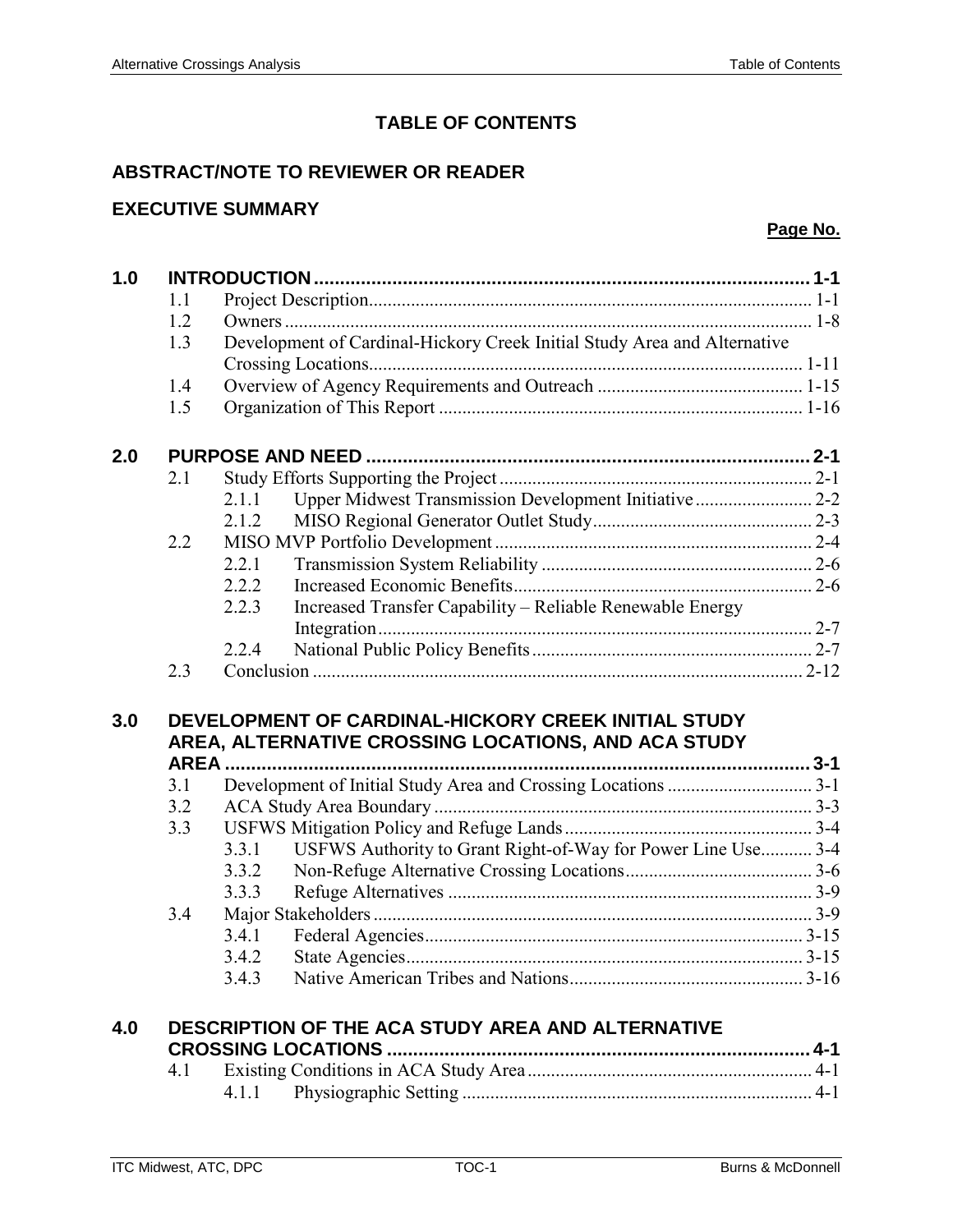|     |     | 4.1.2 |                                                                |          |
|-----|-----|-------|----------------------------------------------------------------|----------|
|     |     | 4.1.3 |                                                                |          |
|     |     | 4.1.4 |                                                                |          |
|     |     | 4.1.5 |                                                                |          |
|     |     | 4.1.6 |                                                                |          |
|     | 4.2 |       |                                                                |          |
|     |     | 4.2.1 |                                                                |          |
|     |     | 4.2.2 |                                                                |          |
|     |     | 4.2.3 |                                                                |          |
|     | 4.3 |       |                                                                |          |
|     |     | 4.3.1 |                                                                |          |
|     |     | 4.3.2 |                                                                |          |
|     |     | 4.3.3 |                                                                |          |
|     |     | 4.3.4 |                                                                |          |
|     | 4.4 |       |                                                                |          |
|     |     | 4.4.1 |                                                                |          |
|     |     | 4.4.2 |                                                                |          |
|     |     | 4.4.3 |                                                                |          |
|     |     |       |                                                                |          |
| 5.0 |     |       | ANALYSIS OF ACA ROUTES AND ALTERNATIVE CROSSING                |          |
|     |     |       |                                                                |          |
|     | 5.1 |       |                                                                |          |
|     | 5.2 |       |                                                                |          |
|     | 5.3 |       |                                                                |          |
|     | 5.4 |       |                                                                |          |
|     |     | 5.4.1 |                                                                |          |
|     |     | 5.4.2 |                                                                |          |
|     |     | 5.4.3 |                                                                |          |
|     |     | 5.4.4 |                                                                |          |
|     | 5.5 |       |                                                                |          |
|     | 5.6 |       |                                                                |          |
|     |     |       | 5.6.1 L&D 11 Alternative Crossing Location and ACA Route 5-15  |          |
|     |     |       | 5.6.2 Highway 151 Bridge Alternative Crossing Location and ACA |          |
|     |     |       |                                                                |          |
|     |     | 5.6.3 | Julien Dubuque Bridge Alternative Crossing Location and ACA    |          |
|     |     |       |                                                                | $5 - 33$ |
|     |     | 5.6.4 | Galena 161 kV Line Alternative Crossing Location and ACA       |          |
|     |     |       |                                                                |          |
|     |     | 5.6.5 | Summary of Non-Refuge ACA Routes and Alternative Crossing      |          |
|     |     |       |                                                                |          |
|     | 5.7 |       |                                                                |          |
|     |     | 5.7.1 | L&D 10 ACA Route and Alternative Crossing Locations  5-48      |          |
|     |     | 5.7.2 | Stoneman ACA Route and Alternative Crossing Location  5-59     |          |
|     |     | 5.7.3 | Nelson Dewey ACA Route and Alternative Crossing Location 5-70  |          |
|     |     | 5.7.4 |                                                                |          |
|     | 5.8 |       |                                                                |          |
|     |     |       |                                                                |          |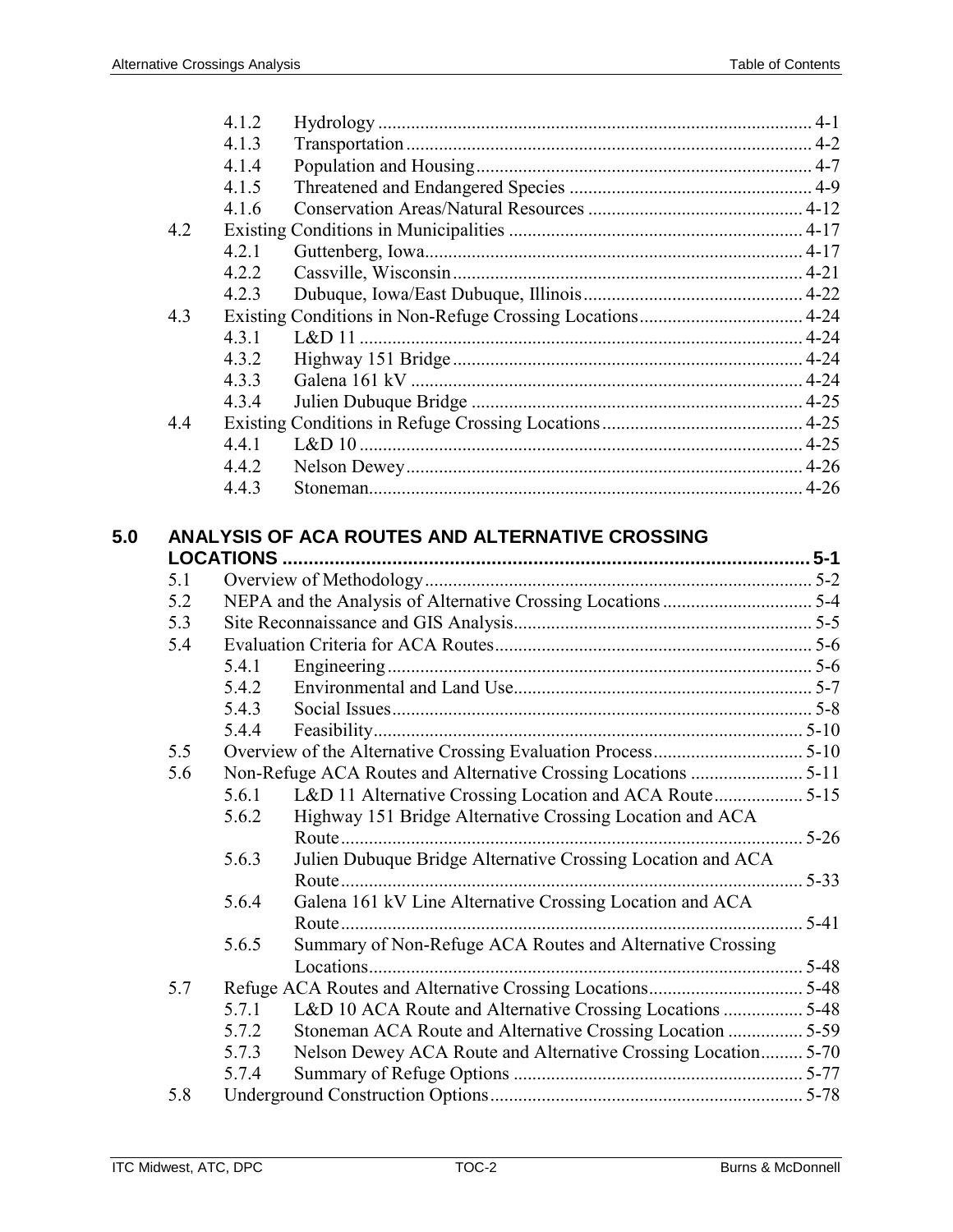|     |                                                  | 5.8.1                                                                    |                                                                        |  |  |  |
|-----|--------------------------------------------------|--------------------------------------------------------------------------|------------------------------------------------------------------------|--|--|--|
|     |                                                  | 5.8.2                                                                    |                                                                        |  |  |  |
|     |                                                  | 5.8.3                                                                    |                                                                        |  |  |  |
|     |                                                  | 5.8.4                                                                    |                                                                        |  |  |  |
|     |                                                  |                                                                          |                                                                        |  |  |  |
| 6.0 |                                                  |                                                                          | <b>MAJOR FEDERAL, STATE, AND LOCAL PERMITS AND APPROVALS 6-1</b>       |  |  |  |
|     | 6.1                                              |                                                                          |                                                                        |  |  |  |
|     | 6.2                                              |                                                                          | Primary Federal Authorizations and Approvals for the Mississippi River |  |  |  |
|     |                                                  |                                                                          |                                                                        |  |  |  |
|     |                                                  | 6.2.1                                                                    |                                                                        |  |  |  |
|     |                                                  | 6.2.2                                                                    |                                                                        |  |  |  |
|     |                                                  | 6.2.3                                                                    |                                                                        |  |  |  |
|     |                                                  | 6.2.4                                                                    |                                                                        |  |  |  |
|     | 6.3                                              | State Need, Siting, and Condemnation Approvals for the Mississippi River |                                                                        |  |  |  |
|     |                                                  |                                                                          |                                                                        |  |  |  |
|     |                                                  | 6.3.1                                                                    |                                                                        |  |  |  |
|     |                                                  | 6.3.2                                                                    | Wisconsin Certificate of Public Convenience and Necessity 6-4          |  |  |  |
|     |                                                  | 6.3.3                                                                    |                                                                        |  |  |  |
|     |                                                  | 6.3.4                                                                    |                                                                        |  |  |  |
|     | 6.4                                              |                                                                          | Local Siting and Condemnation Approvals for the Mississippi River      |  |  |  |
|     |                                                  |                                                                          |                                                                        |  |  |  |
|     |                                                  | 6.4.1                                                                    |                                                                        |  |  |  |
|     |                                                  | 6.4.2                                                                    |                                                                        |  |  |  |
|     |                                                  |                                                                          |                                                                        |  |  |  |
| 7.0 |                                                  |                                                                          |                                                                        |  |  |  |
|     | 7.1                                              |                                                                          |                                                                        |  |  |  |
|     | 7.2                                              |                                                                          |                                                                        |  |  |  |
|     | 7.3                                              |                                                                          |                                                                        |  |  |  |
|     | 7.4                                              |                                                                          |                                                                        |  |  |  |
|     |                                                  |                                                                          |                                                                        |  |  |  |
| 8.0 | PREFERRED CROSSING LOCATION FOR THE PROJECT  8-1 |                                                                          |                                                                        |  |  |  |
|     | 8.1                                              |                                                                          |                                                                        |  |  |  |
|     | 8.2                                              |                                                                          |                                                                        |  |  |  |
|     |                                                  | 8.2.1                                                                    | Design of the Utilities' Preferred Alternative Crossing Location  8-3  |  |  |  |
|     |                                                  | 8.2.2                                                                    | Measures to Mitigate Potential Impacts to the Refuge  8-9              |  |  |  |
|     |                                                  | 8.2.3                                                                    |                                                                        |  |  |  |
|     |                                                  |                                                                          |                                                                        |  |  |  |
| 9.0 |                                                  |                                                                          |                                                                        |  |  |  |
|     |                                                  |                                                                          |                                                                        |  |  |  |
|     |                                                  |                                                                          | APPENDIX A - ALTERNATIVE ANALYSIS DATA                                 |  |  |  |
|     |                                                  |                                                                          | <b>APPENDIX B - AGENCY MEETING MINUTES AND OTHER MATERIALS</b>         |  |  |  |
|     |                                                  |                                                                          | APPENDIX C - CITY OF DUBUQUE RESOLUTION AND MATERIALS                  |  |  |  |
|     |                                                  |                                                                          | <b>APPENDIX D - EVALUATION OF UNDERGROUND TRANSMISSION</b>             |  |  |  |
|     |                                                  |                                                                          | <b>INSTALLATION</b>                                                    |  |  |  |
|     |                                                  |                                                                          | <b>APPENDIX E - MVP TRIENNIAL REVIEW</b>                               |  |  |  |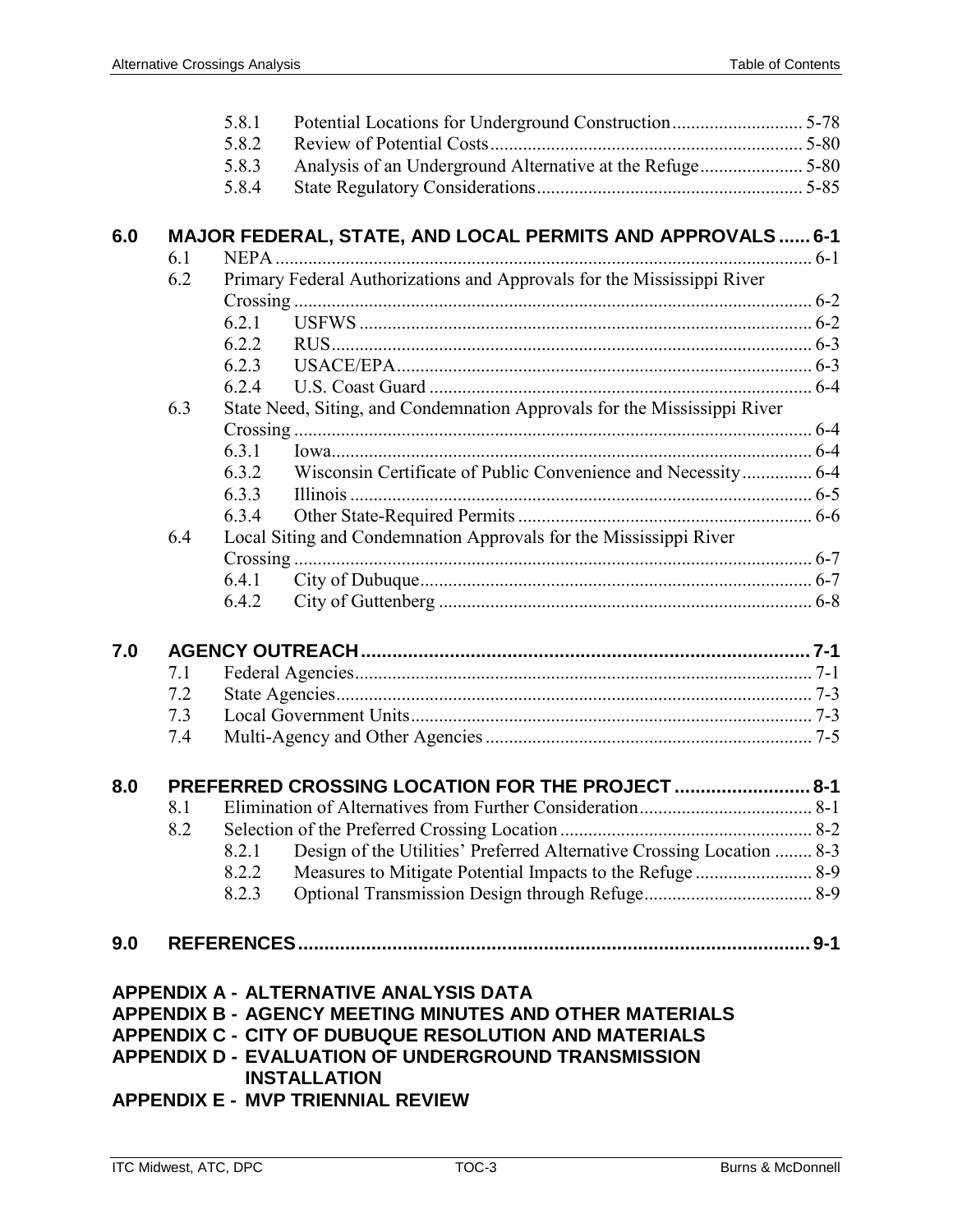### **APPENDIX F - STATE PROTECTED SPECIES APPENDIX G - OPTIONAL TRANSMISSION DESIGN THROUGH THE REFUGE APPENDIX H - NATIONAL WILDLIFE REFUGE SYSTEM IMPROVEMENT ACT OF 1997**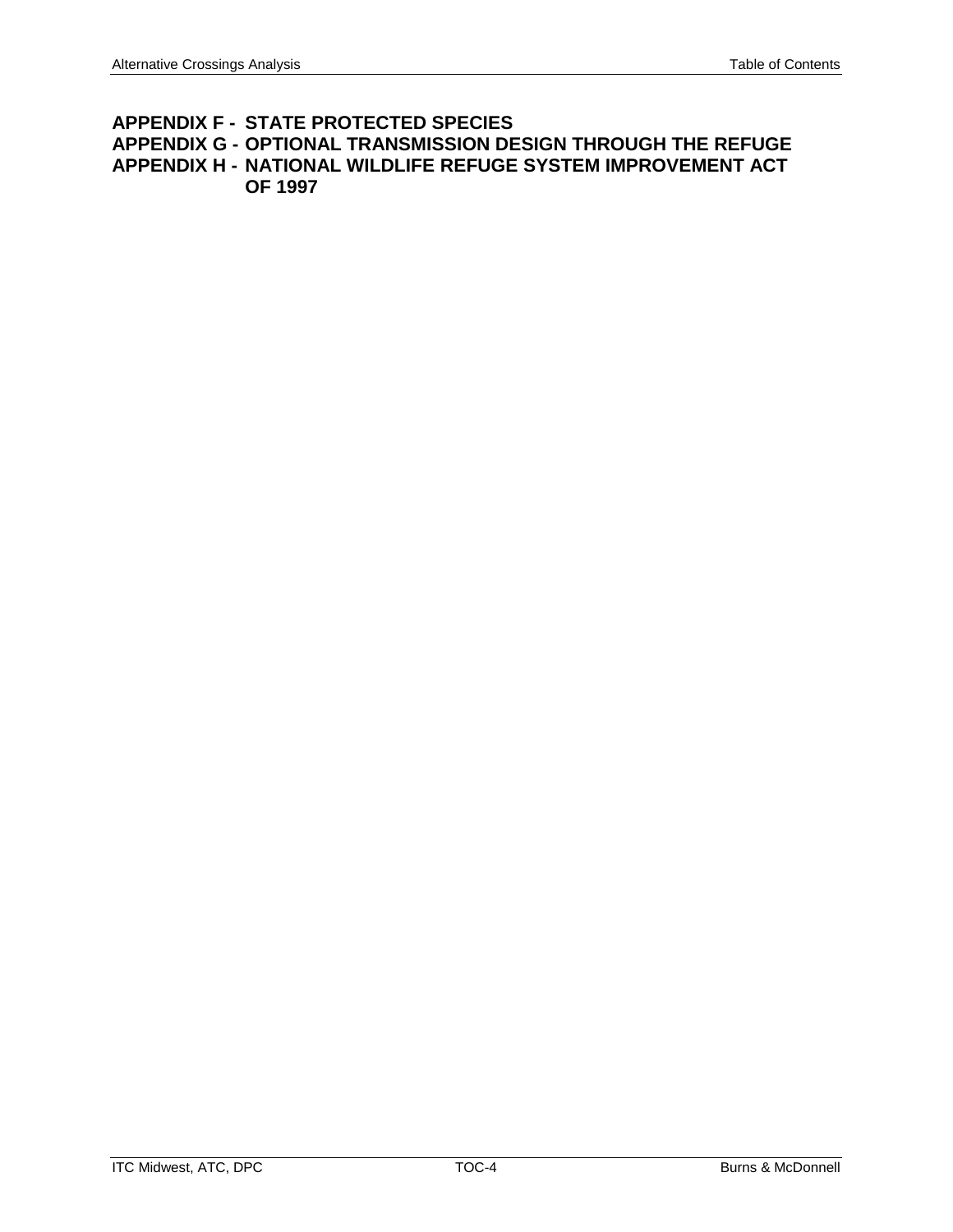## **LIST OF TABLES**

#### **Page No.**

| Table $4-1$ : |                                                                          | $4 - 7$ |
|---------------|--------------------------------------------------------------------------|---------|
| Table 4-2:    |                                                                          |         |
| Table $4-3$ : |                                                                          |         |
| Table 4-4:    | Federal and State Protected Species Known or Likely to Occur in ACA      |         |
|               |                                                                          |         |
| Table $5-1$ : |                                                                          |         |
| Table $5-2$ : | Potential Impact Summary Table for Highway 151 Bridge ACA Route 5-29     |         |
| Table 5-3:    | Potential Impact Summary Table for Julien Dubuque Bridge ACA Route  5-38 |         |
| Table $5-4$ : | Potential Impact Summary Table for Galena 161 kV Line ACA Route 5-45     |         |
| Table $5-5$ : |                                                                          |         |
| Table $5-6$ : |                                                                          |         |
| Table 5-7:    |                                                                          |         |
| Table 7-1:    |                                                                          |         |
| Table 7-2:    |                                                                          |         |
| Table $7-3$ : |                                                                          |         |
| Table 7-4:    |                                                                          |         |
| Table 7-5:    | Public Service Commission of Wisconsin and Wisconsin Department of       |         |
|               |                                                                          |         |
| Table 7-6:    |                                                                          |         |
| Table 7-7:    |                                                                          |         |
| Table 7-8:    |                                                                          |         |
| Table $7-9$ : |                                                                          |         |
| Table 7-10:   |                                                                          |         |
| Table 7-11:   |                                                                          |         |
| Table 8-1:    | Routing Constraints Associated with Stoneman and Nelson Dewey ACA        |         |
|               |                                                                          | $8-3$   |